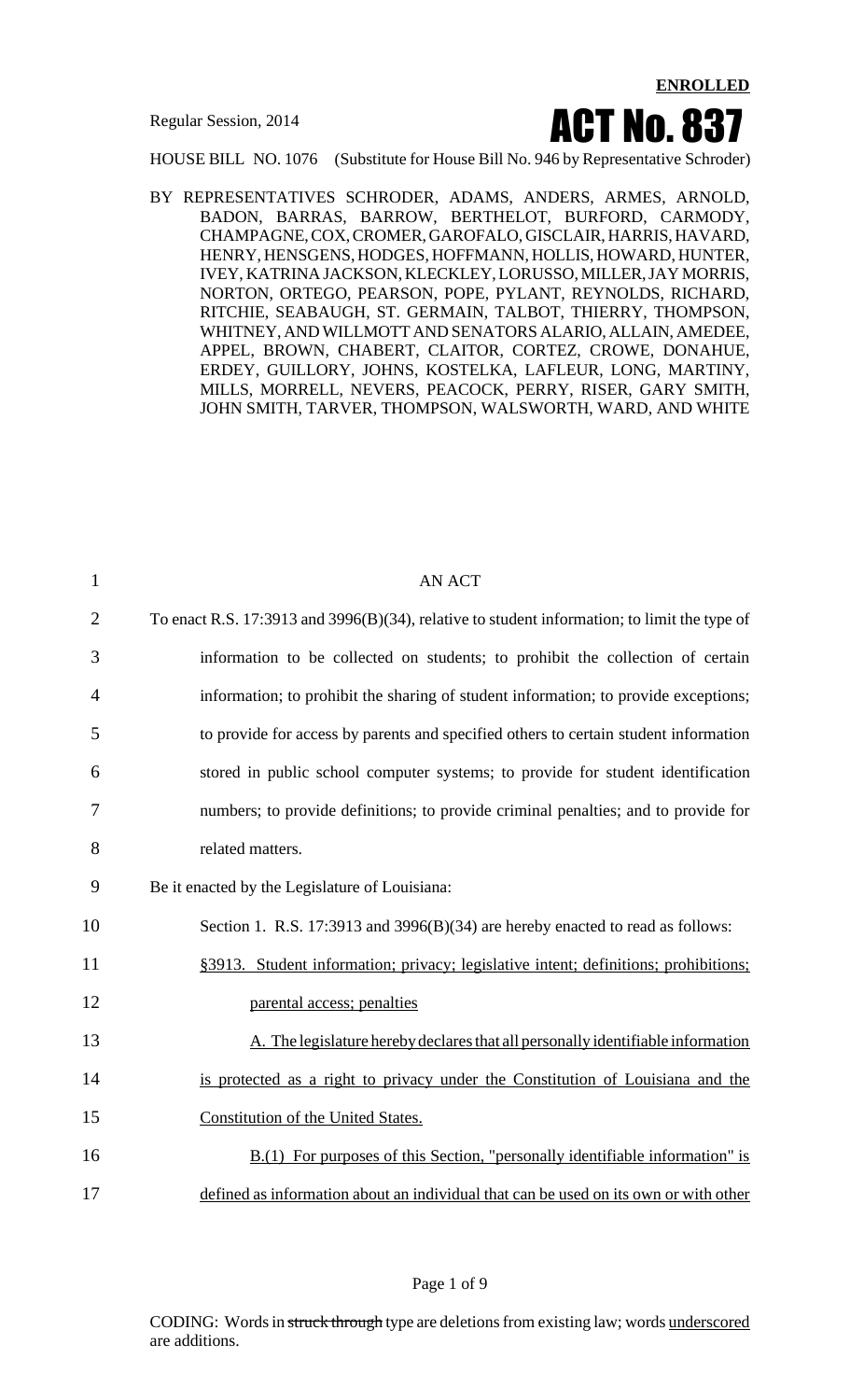|                | HB NO. 1076<br><b>ENROLLED</b>                                                           |
|----------------|------------------------------------------------------------------------------------------|
| 1              | information to identify, contact, or locate a single individual, including but not       |
| $\overline{2}$ | limited to the following:                                                                |
| 3              | (a) Any information that can be used to distinguish or trace an individual's             |
| 4              | identity such as full name, social security number, date and place of birth, mother's    |
| 5              | maiden name, or biometric records.                                                       |
| 6              | (b) Any other information that is linked or linkable to an individual such as            |
| 7              | medical, educational, financial, and employment information.                             |
| 8              | Two or more pieces of information that separately or when linked<br>(c)                  |
| 9              | together can be used to reasonably ascertain the identity of the person.                 |
| 10             | (2) For purposes of this Section, "aggregate data" are statistics and other              |
| 11             | information that relate to broad classes, groups, or categories from which it is not     |
| 12             | possible to distinguish the identities of individuals.                                   |
| 13             | (3) For purposes of this Section, "parent or legal guardian" shall mean a                |
| 14             | student's parent, legal guardian, or other person responsible for the student.           |
| 15             | $C(1)$ Notwithstanding any provision of this Subpart or any other law to the             |
| 16             | contrary, no official or employee of a city, parish, or other local public school system |
| 17             | shall require the collection of any of the following student information unless          |
| 18             | voluntarily disclosed by the parent or legal guardian:                                   |
| 19             | (a) Political affiliations or beliefs of the student or the student's parent.            |
| 20             | (b) Mental or psychological problems of the student or the student's family.             |
| 21             | (c) Sexual behavior or attitudes.                                                        |
| 22             | (d) Illegal, anti-social, self-incriminating, or demeaning behavior.                     |
| 23             | (e) Critical appraisals of other individuals with whom a student has a close             |
| 24             | family relationship.                                                                     |
| 25             | (f) Legally recognized privileged or analogous relationships, such as those              |
| 26             | of lawyers, physicians, and ministers.                                                   |
| 27             | (g) Religious practices, affiliations, or beliefs of the student or the student's        |
| 28             | parent.                                                                                  |
| 29             | (h) Family income.                                                                       |
| 30             | (i) Biometric information.                                                               |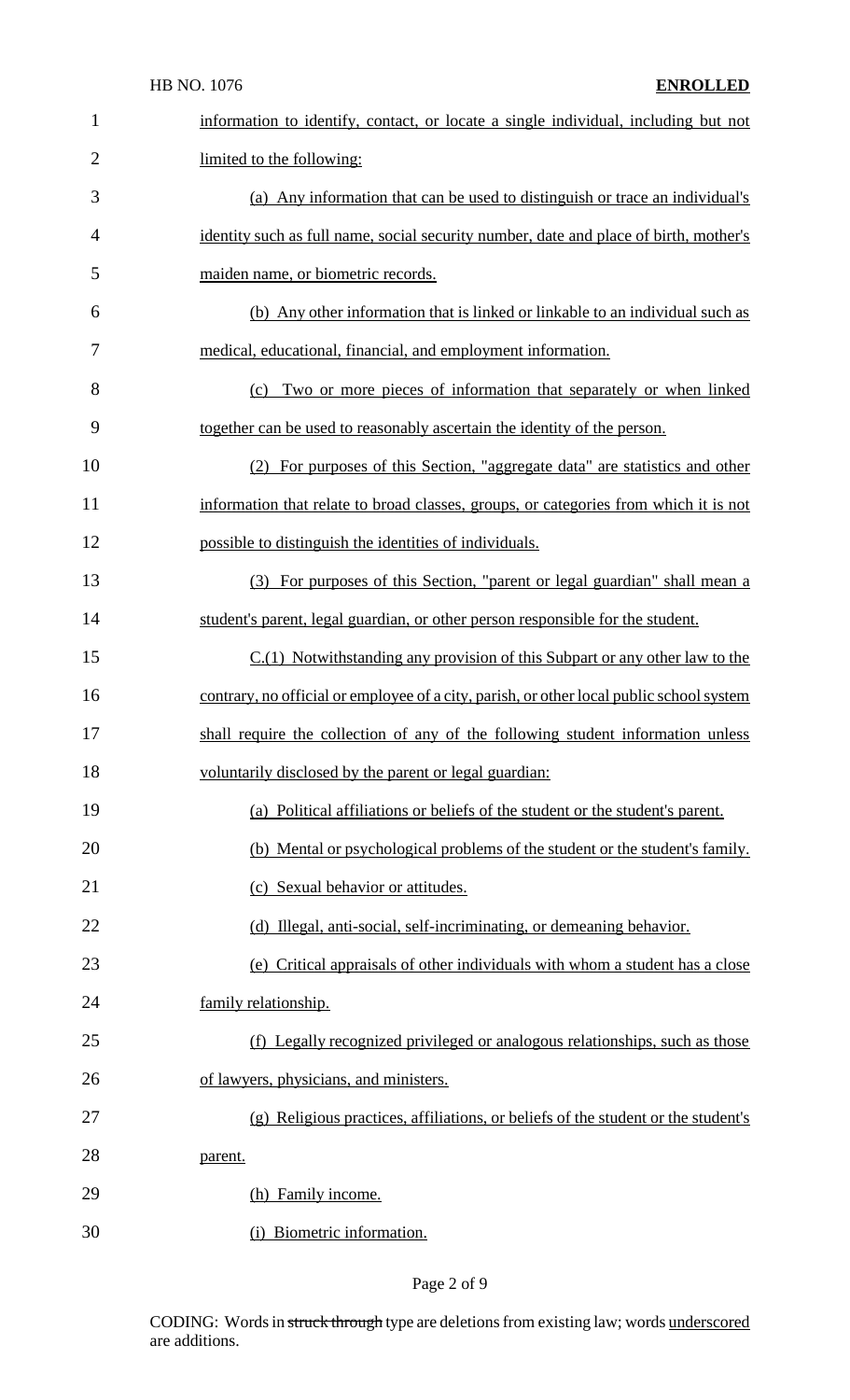| $\mathbf{1}$   | (j) Social security number.                                                            |
|----------------|----------------------------------------------------------------------------------------|
| $\overline{2}$ | (k) Gun ownership.                                                                     |
| 3              | (1) Home Internet Protocol Address.                                                    |
| 4              | (m) External digital identity.                                                         |
| 5              | (2) Beginning June 1, 2015, no official or employee of a city, parish, or other        |
| 6              | local public school system shall provide personally identifiable student information   |
| 7              | to any member of the school board or to any other person or public or private entity,  |
| 8              | except such an official or employee may, in accordance with State Board of             |
| 9              | Elementary and Secondary Education regulation or applicable state and federal law:     |
| 10             | (a) Provide a student's identification number as provided in Paragraph (3) of          |
| 11             | this Subsection and aggregate data to the local school board, the state Department of  |
| 12             | Education, or the State Board of Elementary and Secondary Education solely for the     |
| 13             | purpose of satisfying state and federal reporting requirements.                        |
| 14             | (b) Provide to the state Department of Education, for the purpose of                   |
| 15             | satisfying state and federal assessment, auditing, funding, monitoring, program        |
| 16             | administration, and state accountability requirements, information from which          |
| 17             | enough personally identifiable information has been removed such that the remaining    |
| 18             | information does not identify a student and there is no basis to believe that the      |
| 19             | information alone can be used to identify a student. No official or employee of the    |
| 20             | state Department of Education shall share such information with any person or public   |
| 21             | or private entity located outside of Louisiana, other than for purposes of academic    |
| 22             | analysis of assessments.                                                               |
| 23             | (c) Provide personally identifiable information regarding a particular student         |
| 24             | to any person or public or private entity if the sharing of the particular information |
| 25             | with the particular recipient of the information has been authorized in writing by the |
| 26             | parent or legal guardian of the student, or by a student who has reached the age of    |
| 27             | legal majority, or if the information is provided to a person authorized by the state, |
| 28             | including the legislative auditor, to audit processes including student enrollment     |
| 29             | counts. Any recipient of such information shall maintain the confidentiality of such   |
| 30             | Any person who knowingly and willingly fails to maintain the<br>information.           |

## Page 3 of 9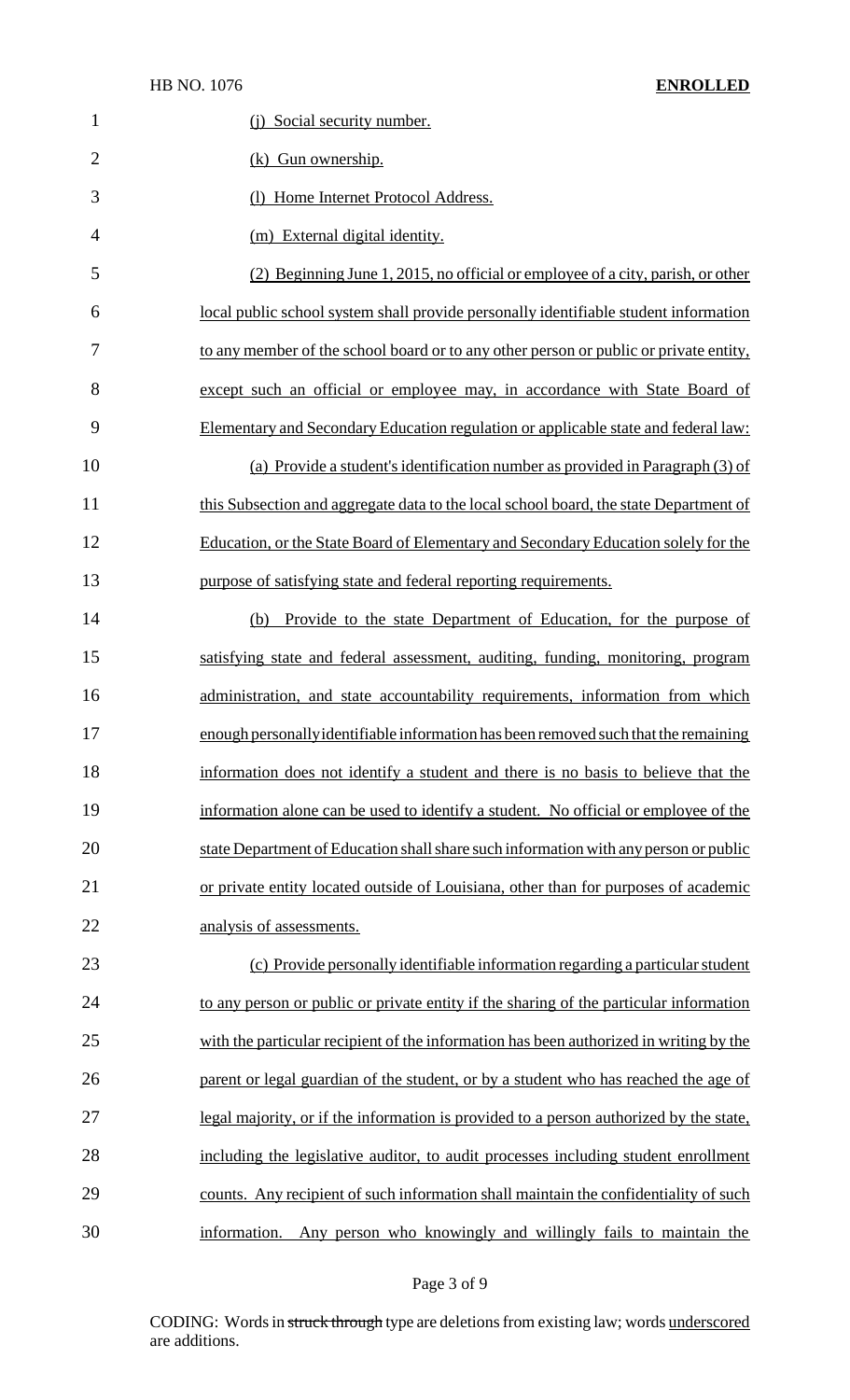| $\mathbf{1}$   | confidentiality of such information shall be subject to the penalties provided in    |
|----------------|--------------------------------------------------------------------------------------|
| $\overline{2}$ | Subsection G of this Section.                                                        |
| 3              | (d) Provide for the transfer of student information pursuant to the provisions       |
| $\overline{4}$ | of R.S. 17:112.                                                                      |
| 5              | (3) By not later than May 1, 2015, the state Department of Education shall           |
| 6              | develop a system of unique student identification numbers. By not later than June    |
| 7              | 1, 2015, each local public school board shall assign such a number to every student  |
| 8              | enrolled in a public elementary or secondary school. Student identification numbers  |
| 9              | shall not include or be based on social security numbers, and a student shall retain |
| 10             | his student identification number for his tenure in Louisiana public elementary and  |
| 11             | secondary schools.                                                                   |
| 12             | $D(1)$ Except as provided in Paragraphs (2) and (3) of this Subsection, no           |
| 13             | person or public or private entity shall access a public school computer system on   |
| 14             | which student information is stored. No official or employee of a public school      |
| 15             | system shall authorize access to such a computer system to any person or public or   |
| 16             | private entity except as authorized by Paragraphs (2) and (3) of this Subsection.    |
| 17             | (2) The following persons may access a public school computer system on              |
| 18             | which student information for students at a particular school is stored:             |
| 19             | A student who has reached the age of eighteen or is judicially<br>(a)                |
| 20             | emancipated or emancipated by marriage and the parent or legal guardian of a         |
| 21             | student who is under the age of eighteen and not emancipated. For a student who has  |
| 22             | reached the age of eighteen or is emancipated, such access is limited to information |
| 23             | about the student. For the parent or legal guardian of a student who has not reached |
| 24             | the age of eighteen and is not emancipated, such access shall be limited to          |
| 25             | information about the student. A student who has reached the age of eighteen or is   |
| 26             | emancipated and the parent or legal guardian of a student who has not reached the    |
| 27             | age of eighteen and is not emancipated may authorize, in writing, another person to  |
| 28             | access such information.                                                             |
| 29             | (b) A teacher of record. Such access shall be limited to information about           |
| 30             | his current students.                                                                |

## Page 4 of 9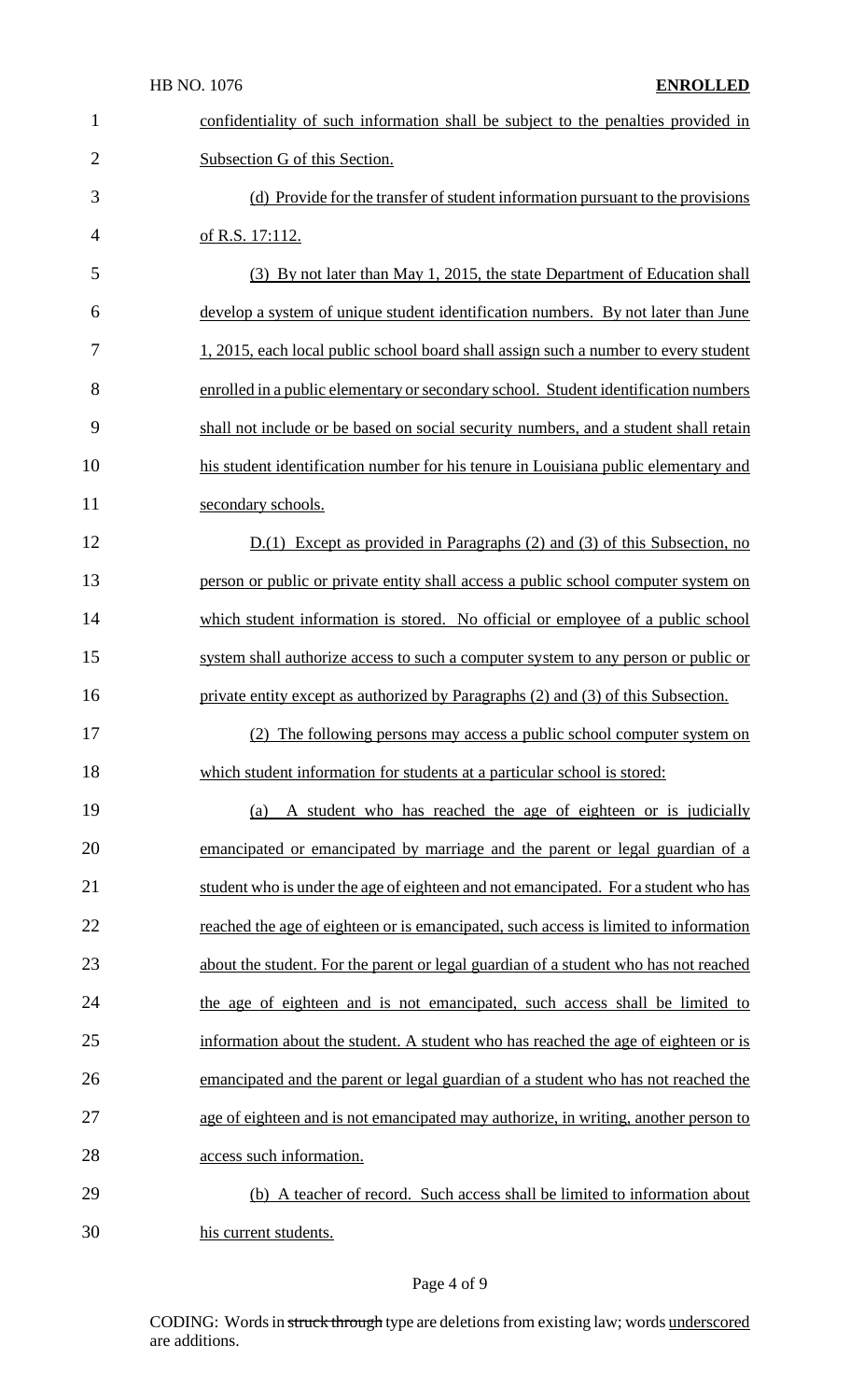|                | HB NO. 1076<br><b>ENROLLED</b>                                                         |
|----------------|----------------------------------------------------------------------------------------|
| 1              | (c) The school principal and school registrar.                                         |
| $\overline{2}$ | (d) A school system employee employed at the school and designated by the              |
| 3              | principal. Such access shall be limited to student information necessary to perform    |
| 4              | his duties.                                                                            |
| 5              | A person authorized by the superintendent to maintain or repair the<br>(e)             |
| 6              | computer system or to provide services that the school system would otherwise          |
| 7              | provide.                                                                               |
| 8              | (f) A person authorized by the state to audit student records.                         |
| 9              | (3) The following persons may access a computer system of a city, parish,              |
| 10             | or other local public school system on which student information for students from     |
| 11             | throughout the system is stored:                                                       |
| 12             | (a) The superintendent of the school system.                                           |
| 13             | (b) A school system employee designated by the superintendent. Such                    |
| 14             | access shall be limited to student information necessary to perform his duties.        |
| 15             | A person authorized by the superintendent to maintain or repair the<br>(c)             |
| 16             | computer system or to provide services that the school system would otherwise          |
| 17             | provide.                                                                               |
| 18             | (d) A person authorized by the state to audit student records.                         |
| 19             | Any person who is authorized by this Subsection to access a public<br>(4)              |
| 20             | school computer system, except a parent or legal guardian, shall maintain the          |
| 21             | confidentiality of any student information to which he has access. Failure to          |
| 22             | maintain the confidentiality of such information is punishable as provided in          |
| 23             | Subsection G of this Section.                                                          |
| 24             | $E(1)$ No person who has access to student information shall convert the               |
| 25             | student information as specified in Subparagraph $(C)(2)(b)$ of this Section such that |
| 26             | the remaining information can be used to identify a student.                           |
| 27             | (2) The State Board of Elementary and Secondary Education and the state                |
| 28             | Department of Education shall not require a city, parish, or other local public school |
| 29             | system to limit a student's learning opportunity or opportunities to explore any       |
| 30             | occupation based upon predictive modeling.                                             |

# Page 5 of 9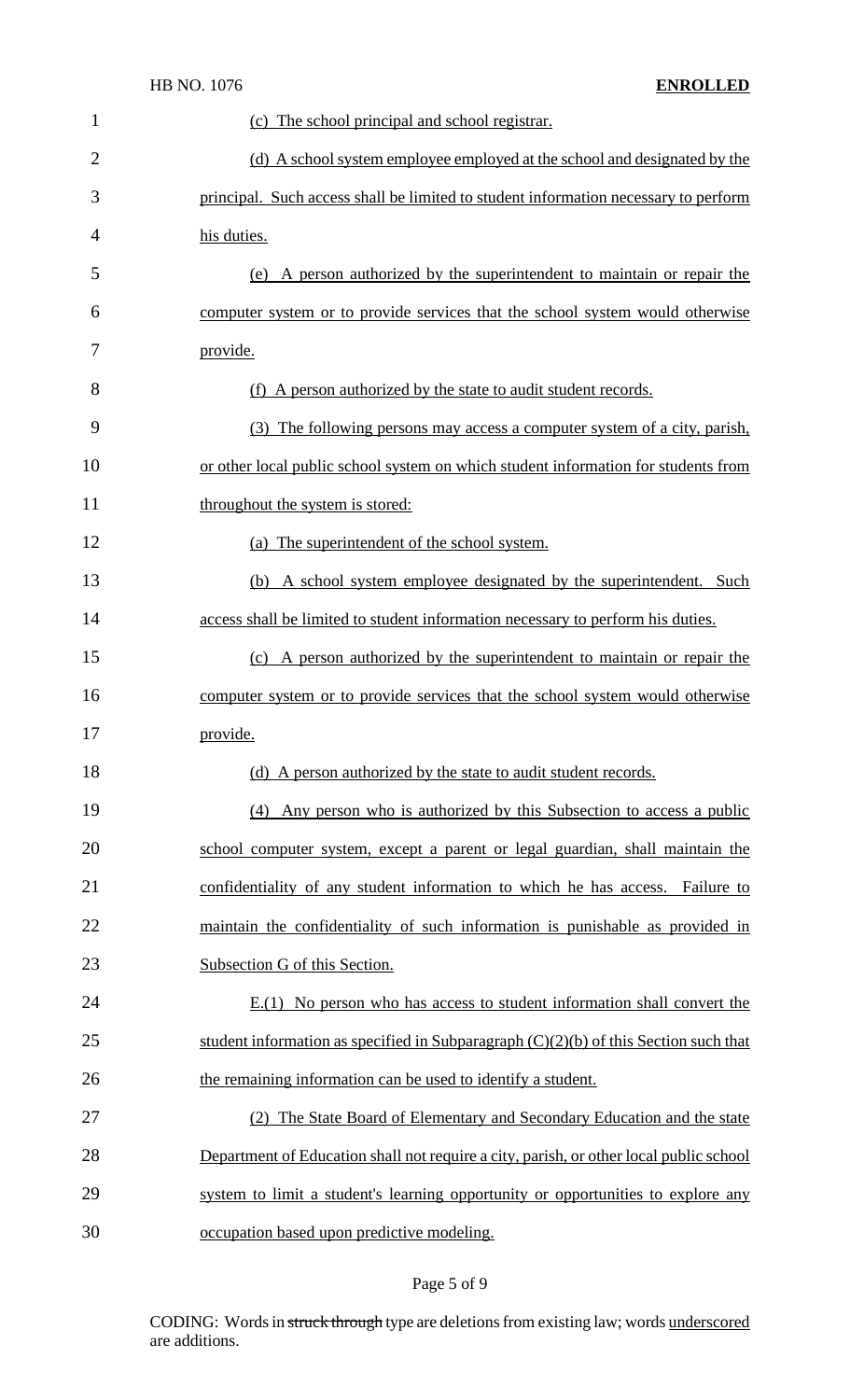#### HB NO. 1076 **ENROLLED**

| $\mathbf{1}$   | $F(1)$ A city, parish, or other local public school board may contract with a           |
|----------------|-----------------------------------------------------------------------------------------|
| $\overline{2}$ | private entity for student and other education services, and pursuant to such contract, |
| 3              | student information, including personally identifiable information and cumulative       |
| $\overline{4}$ | records, may be transferred to computers operated and maintained by the private         |
| 5              | entity for such purpose.                                                                |
| 6              | (2) No contractor pursuant to this Subsection shall allow access to, release,           |
| 7              | or allow the release of student information to any person or entity except as specified |
| 8              | in the contract.                                                                        |
| 9              | A contract pursuant to this Subsection shall include requirements<br>(3)                |
| 10             | regarding the protection of student information which at a minimum include              |
| 11             | provision for all of the following:                                                     |
| 12             | (a) Guidelines for authorizing access to computer systems on which student              |
| 13             | information is stored including guidelines for authentication of authorized access.     |
| 14             | (b) Privacy compliance standards.                                                       |
| 15             | (c) Privacy and security audits performed under the direction of the local              |
| 16             | school superintendent.                                                                  |
| 17             | (d) Breach planning, notification, and remediation procedures.                          |
| 18             | (e) Information storage, retention, and disposition policies.                           |
| 19             | Disposal of all information from the servers of the contractor upon<br>(f)              |
| 20             | termination of the contract, unless otherwise directed by an applicable legal           |
| 21             | requirement or otherwise specified in the contract and subject to the privacy           |
| 22             | protection provisions of this Part. Upon termination of the contract, all information   |
| 23             | removed from the contractor's servers shall be returned to the city, parish, or other   |
| 24             | local public school board.                                                              |
| 25             | (4) Any person who knowingly and willingly violates the provisions of this              |
| 26             | Subsection shall be fined not more than ten thousand dollars or imprisoned for not      |
| 27             | more than three years, or both.                                                         |
| 28             | G. Except as provided in Paragraph $(F)(4)$ of this Section, a person who               |
| 29             | violates any provision of this Section shall be punished by imprisonment for not        |
| 30             | more than six months or by a fine of not more than ten thousand dollars.                |

## Page 6 of 9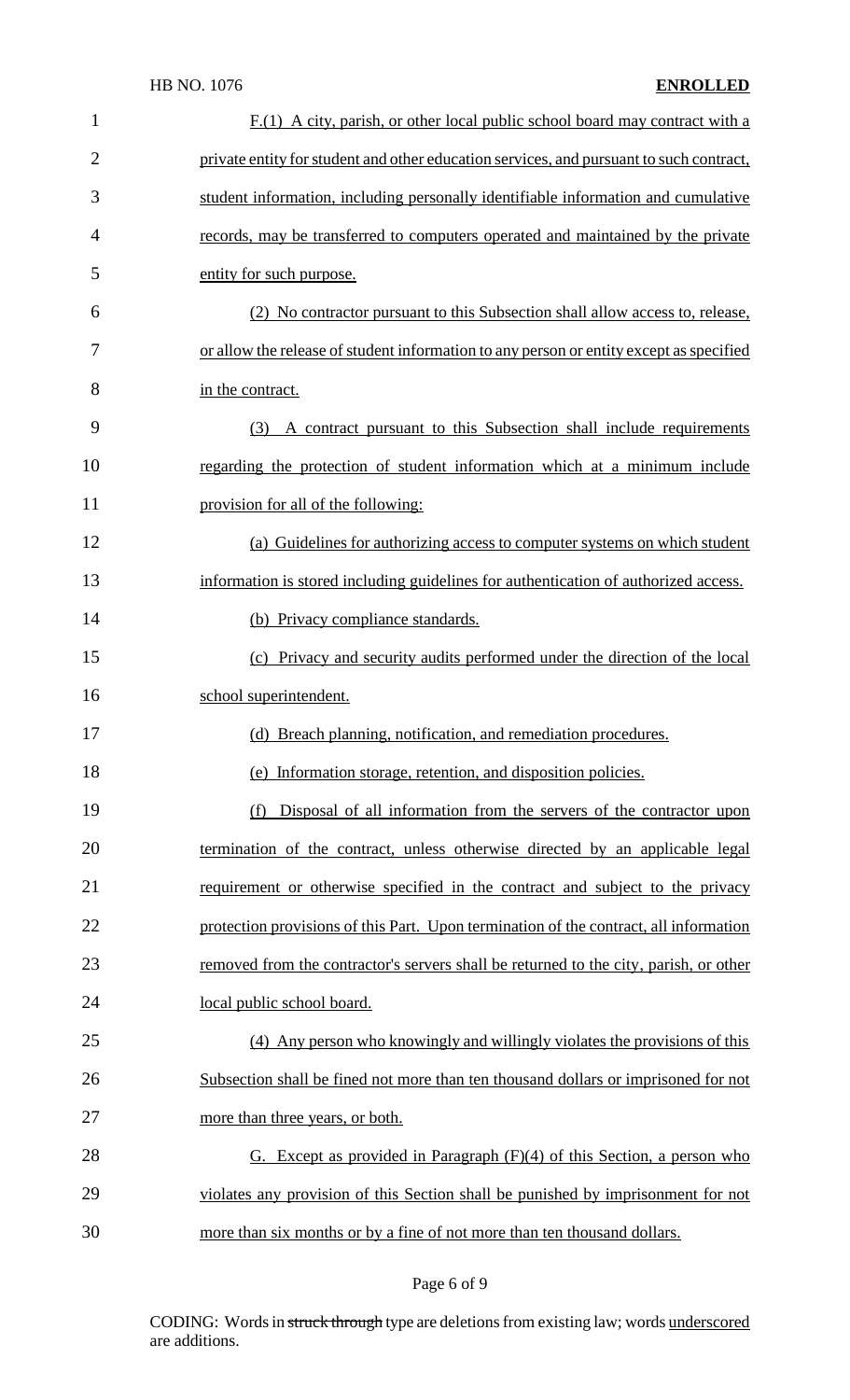#### HB NO. 1076 **ENROLLED**

| $\mathbf{1}$   | H. Nothing is this Section shall prohibit a school system employee employed             |
|----------------|-----------------------------------------------------------------------------------------|
| $\overline{2}$ | at the school and a person authorized by the superintendent of the school system        |
| 3              | from having access to a student's records as may be necessary to perform his duties.    |
| 4              | I. The provisions of this Part shall apply to each charter school, its governing        |
| 5              | authority, and any education management organization under contract to operate a        |
| 6              | charter school.                                                                         |
| 7              | <u>J.(1) No city, parish, or other local public school system, local or state</u>       |
| 8              | governmental agency, public or private entity, or any person with access to             |
| 9              | personally identifiable student information shall sell, transfer, share, or process any |
| 10             | student data for use in commercial advertising, or marketing, or any other              |
| 11             | commercial purpose, unless otherwise stipulated in a contract for services as           |
| 12             | provided in Subsection (F) of this Section.                                             |
| 13             | (2) The provisions of Paragraph (1) of this Subsection shall not apply to a             |
| 14             | student's parent or legal guardian, or a student who has reached the legal age of       |
| 15             | majority.                                                                               |
| 16             | K(1)<br>Notwithstanding any provision of this Part to the contrary, the                 |
| 17             | governing authority of each public school, with the permission of a student's parent    |
| 18             | or legal guardian, shall collect the following personally identifiable information for  |
| 19             | each student enrolled in grades eight through twelve:                                   |
| 20             | (a) Full name.                                                                          |
| 21             | (b) Date of birth.                                                                      |
| 22             | (c) Social security number.                                                             |
| 23             | (d) Student transcript data.                                                            |
| 24             | (2) The governing authority of a public school shall disclose the information           |
| 25             | collected pursuant to Paragraph (1) of this Subsection, upon request, only to a         |
| 26             | Louisiana postsecondary educational institution, to be used solely for the purpose of   |
| 27             | processing applications for admission, and to the Office of Student Financial           |
| 28             | Assistance, to be used solely for the purpose of processing applications made to the    |
| 29             | office for state and federal grant and for required grant program reporting.            |

## Page 7 of 9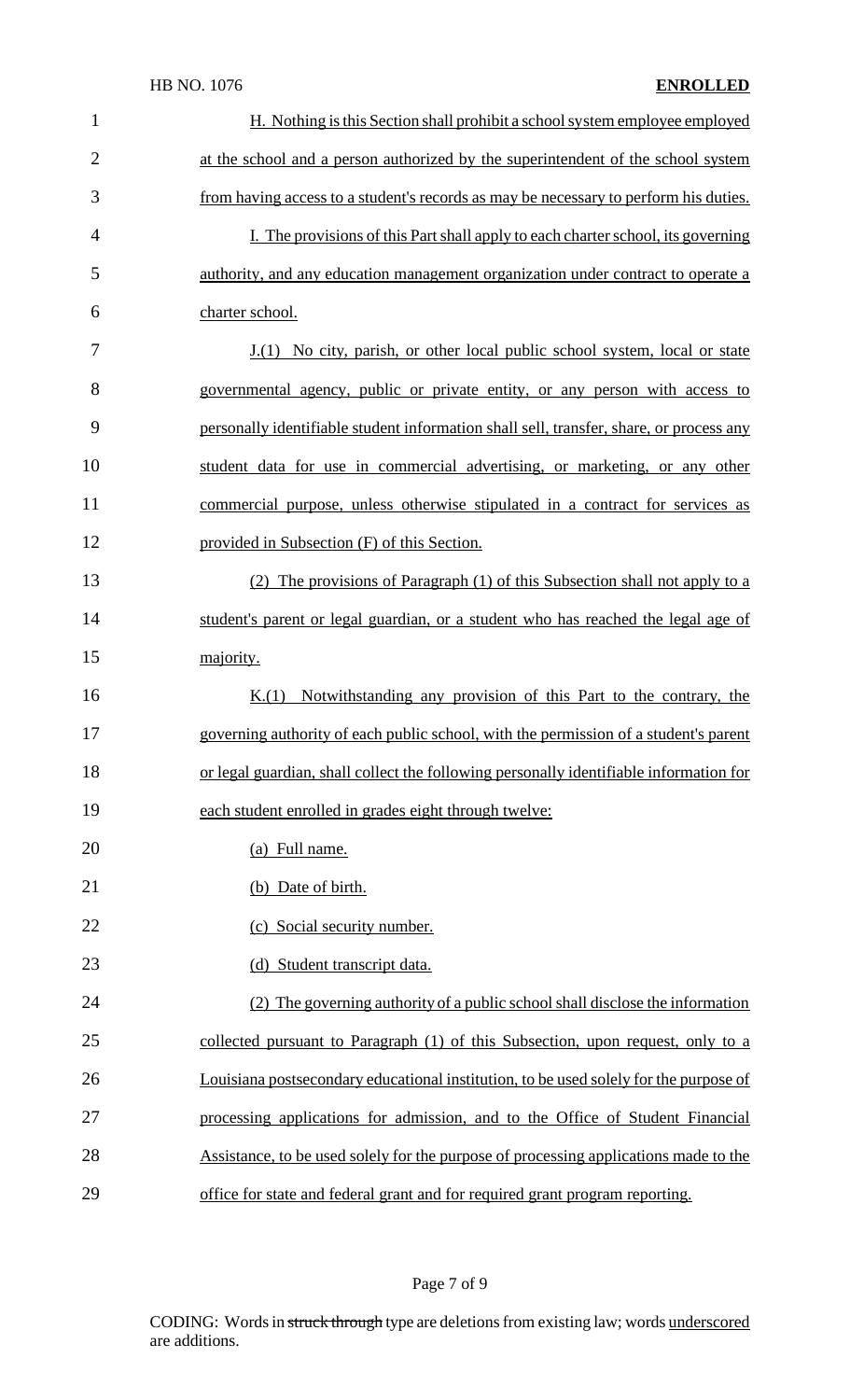| $\mathbf{1}$   | $(3)(a)$ Beginning in the eighth grade, the governing authority of each public        |
|----------------|---------------------------------------------------------------------------------------|
| $\overline{2}$ | school shall annually, at the beginning of each school year, provide a form to be     |
| 3              | signed by the parent or legal guardian of each student enrolled in the school,        |
| 4              | whereby the student's parent or legal guardian may provide consent or deny consent    |
| 5              | for the collection and disclosure of the student's information as provided in         |
| 6              | Paragraphs (1) and (2) of this Subsection.                                            |
| 7              | (b) No data shall be collected pursuant to this Subsection, unless a student's        |
| 8              | parent or legal guardian provides written consent.                                    |
| 9              | (c) The form will contain the following:                                              |
| 10             | (i) A statement notifying the student's parent or legal guardian exactly what         |
| 11             | items of student information will be collected and that disclosure of the student     |
| 12             | information collected will be restricted to Louisiana postsecondary educational       |
| 13             | institutions and the Office of Student Financial Assistance to be used solely for the |
| 14             | purpose of processing applications for admission and for state and federal financial  |
| 15             | aid.                                                                                  |
| 16             | (ii) A statement whereby a student's parent or legal guardian acknowledges            |
| 17             | that failure to provide written consent for the collection and disclosure of the      |
| 18             | student's information as provided in this Subsection may result in delays or may      |
| 19             | prevent successful application for admission to a postsecondary educational           |
| 20             | institution and for state and federal student financial aid. This statement shall be  |
| 21             | displayed prominently and shall be printed in bold type.                              |
| 22             | The governing authority of each public school, each Louisiana<br>(4)                  |
| 23             | postsecondary educational institution, and the Office of Student Financial Assistance |
| 24             | shall destroy all data collected for purposes of this Subsection not later than five  |
| 25             | years after the student graduates, unless otherwise required by state or federal law  |
| 26             | or regulation.                                                                        |
| 27             | $\ast$<br>*<br>*                                                                      |